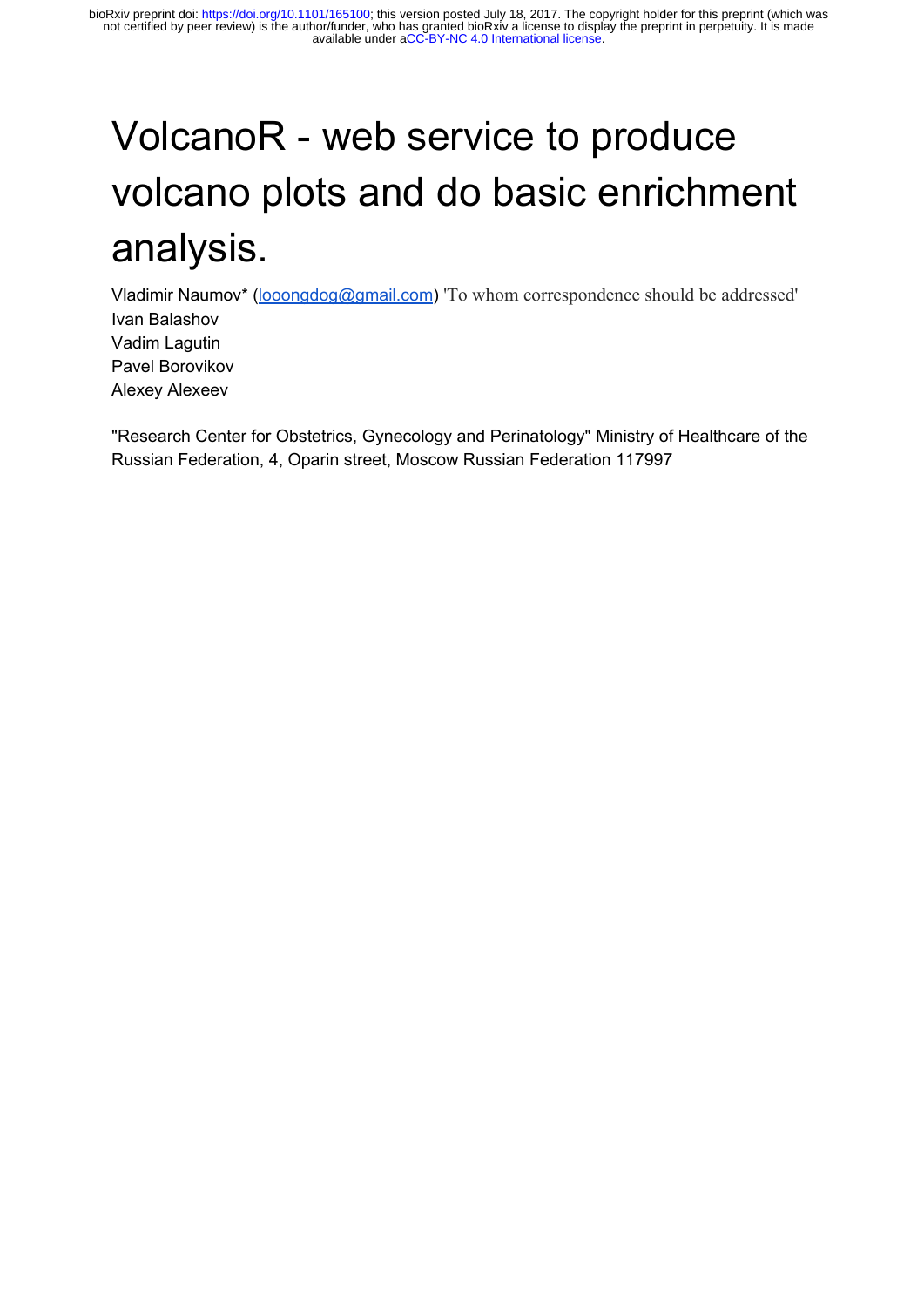# Abstract

Summary: We introduce VolcanoR - web based tool to analyse results of differential gene expression. It takes a table containing gene name p-value and foldChange as input data. It can produce publication quality volcano plots, apply different p-value and fold change thresholds and do basic GeneOntology and KEGG enrichment analysis with selected gene set. For now it supports H.sapiens, R.norvegicus and M.musclus.

Availability and Implementation: VolcanoR is wtitten using R Shiny framework. It is publically available at http://volcanor.bioinf.su or stand-alone application, that can be downloaded at <https://github.com/vovalive/volcanoR>

Contact: [looongdog@gmail.com](mailto:looongdog@gmail.com)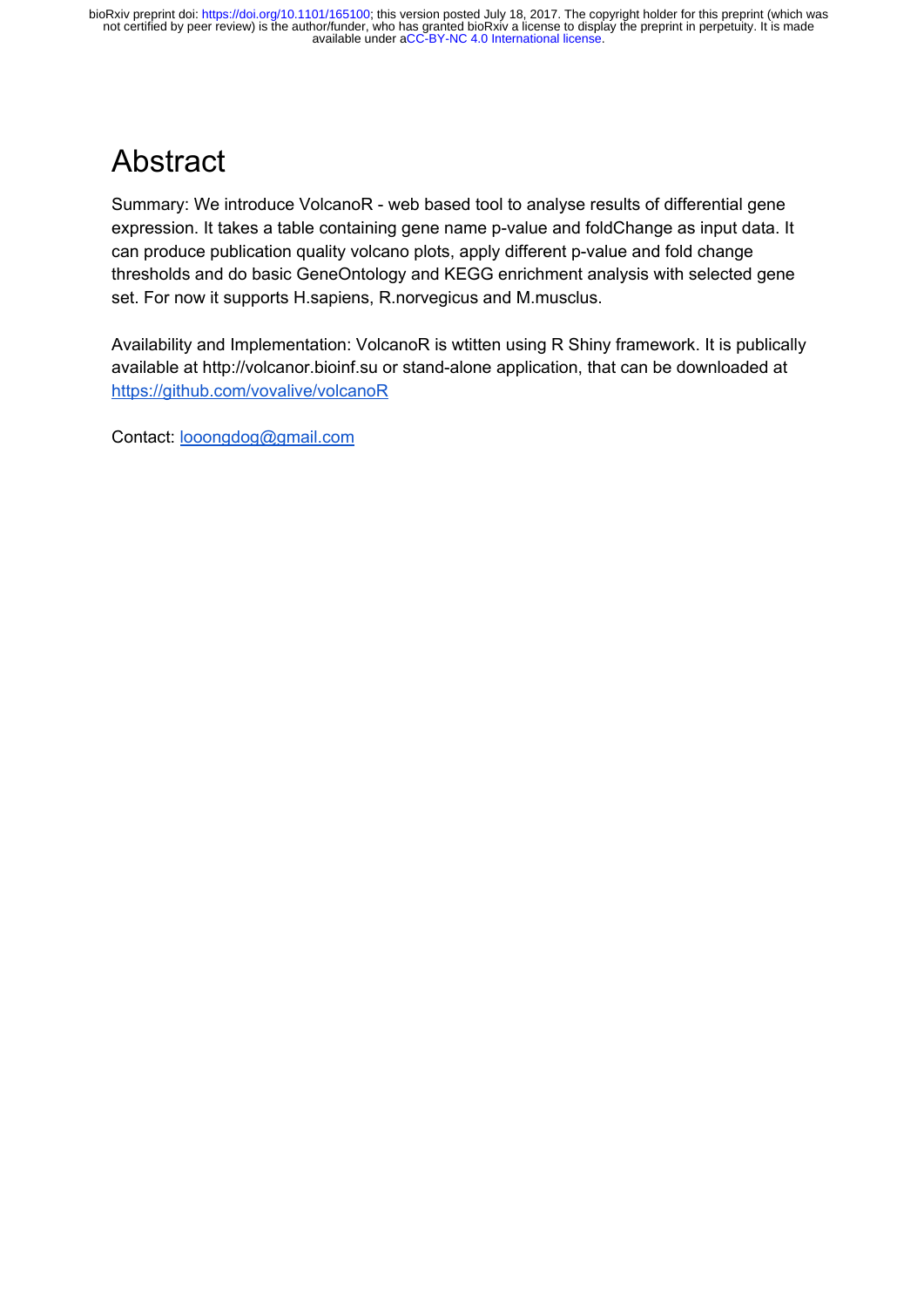# Text

### **Introduction**

Differential gene expression analysis is widespread in modern bioscience. It is based on both RNA-seq or microarray gene expression analysis. Groups comparsion results are p-value and fold change for each gene analysed. Such results can be produced by multiple proprietary software products like Illumina GenomeStudio or Affymetrix Expression Console. It can also be produced right from NCBI GEO using easy-to use GEO2R software [\(Barrett et](https://paperpile.com/c/Sixh2p/JKoy) [al., 2013\).](https://paperpile.com/c/Sixh2p/JKoy) Volcano plot is one of quality control plots, that is used after differential expression analysis is performed. It shows relation between fold change and statistical confidence. Volcano plot is a clear and simple way to assess the results of the analysis. In VolcanoR it's easy to apply different p-value and fold change thresholds and get nice visualization and gene set overrepresentation analysis using GeneOntolog[y\(Gene Ontology](https://paperpile.com/c/Sixh2p/3puL) [Consortium, 2015\)](https://paperpile.com/c/Sixh2p/3puL) and KEG[G\(Kanehisa, 2000\)](https://paperpile.com/c/Sixh2p/qTqJ) databases. Now we have versions for H.sapiens, R.norvegicus and M.musculus

### Implementation

VolcanoR is written in R shin[y\(Chang](https://paperpile.com/c/Sixh2p/ihu0) *[et al.](https://paperpile.com/c/Sixh2p/ihu0)*[, 2017\)](https://paperpile.com/c/Sixh2p/ihu0) framework and several bioconductor libraries for data manipulation [\(Wickham and Francois, 2016\)](https://paperpile.com/c/Sixh2p/tGsq), plotting [\(Wickham, 2009;](https://paperpile.com/c/Sixh2p/iOtS+pa6B+noqd)  [Slowikowski, 2016; Warnes](https://paperpile.com/c/Sixh2p/iOtS+pa6B+noqd) *[et al.](https://paperpile.com/c/Sixh2p/iOtS+pa6B+noqd)*[, 2016\)](https://paperpile.com/c/Sixh2p/iOtS+pa6B+noqd), annotation [\(Carlson, 2016a, 2016c, 2016b\)](https://paperpile.com/c/Sixh2p/inmN+q5MP+hBB6) and gene set enrichment [\(Yu et al. 2012\).](https://paperpile.com/c/Sixh2p/kVDh)

Interface contains two panels - left one for data uploading and parameters adjustment and right for results.

The process of interaction is quite easy. First it's needed to choose an organism of interest from a dropdown menu. Then user uploads differential expression data in tab separated format, we also have several examples. After data uploading it's possible to adjust p-value and fold change thresholds and get volcano plot with significant genes labeled. It's also possible to do GO and KEGG Enrichment Analysis of a gene set. The resulting Volcano plot, table with enrichment results and significant genes will appear on the right panel. The tool is publicly available at [http://volcanor.bioinf.su](http://volcanor.bioinf.su/) and in GitHub repository [https://github.com/vovalive/volcanoR.](https://github.com/vovalive/volcanoR)

## Funding

The reported study was funded by RFBR according to the research project №16-29-07434

Conflict of Interest: none declared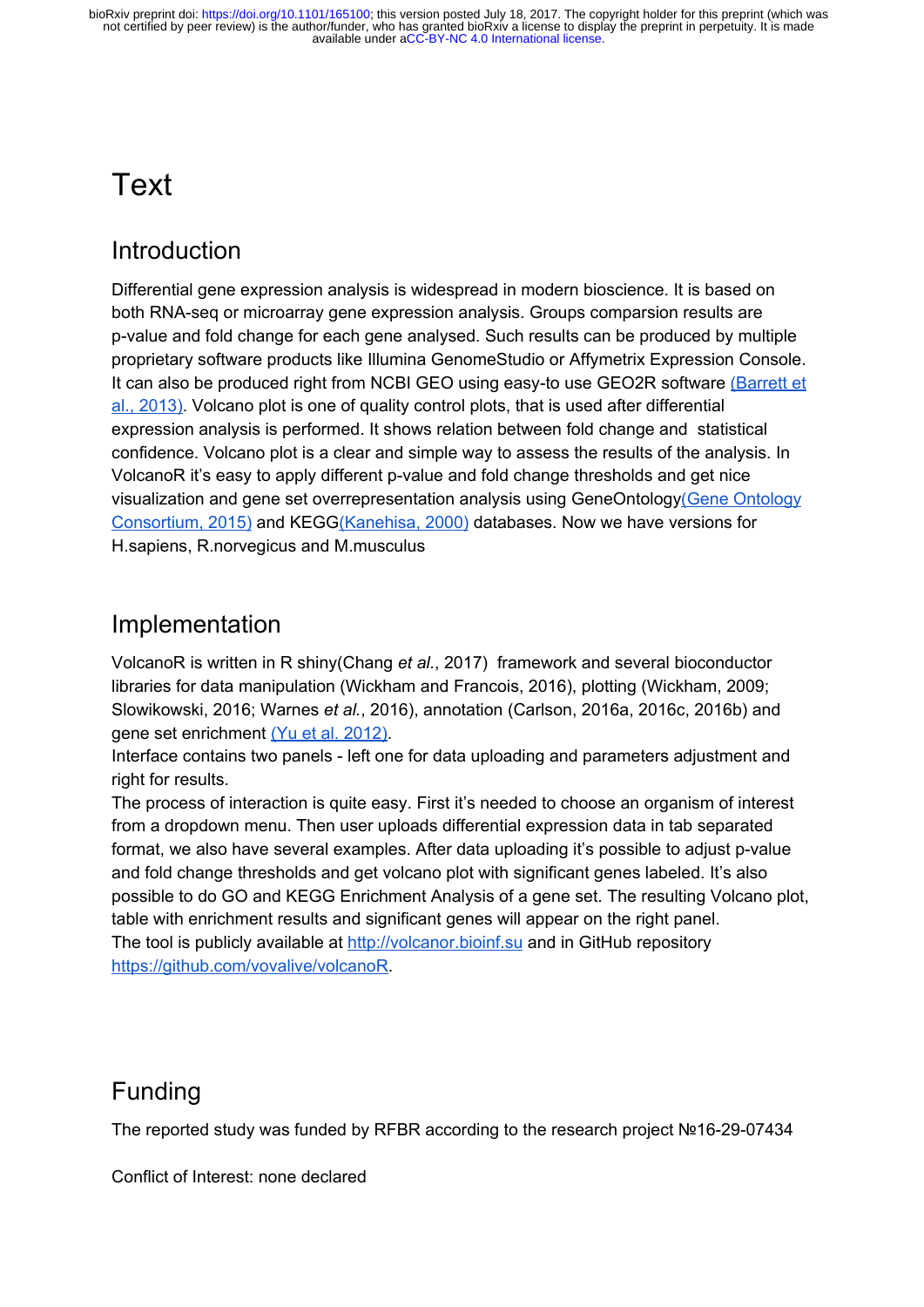available under [aCC-BY-NC 4.0 International license.](http://creativecommons.org/licenses/by-nc/4.0/) not certified by peer review) is the author/funder, who has granted bioRxiv a license to display the preprint in perpetuity. It is made bioRxiv preprint doi: [https://doi.org/10.1101/165100;](https://doi.org/10.1101/165100) this version posted July 18, 2017. The copyright holder for this preprint (which was

#### References

[Barrett,T.](http://paperpile.com/b/Sixh2p/JKoy) *[et al.](http://paperpile.com/b/Sixh2p/JKoy)* [\(2013\) NCBI GEO: archive for functional genomics data sets--update.](http://paperpile.com/b/Sixh2p/JKoy)  *[Nucleic Acids Res.](http://paperpile.com/b/Sixh2p/JKoy)*[,](http://paperpile.com/b/Sixh2p/JKoy) **[41](http://paperpile.com/b/Sixh2p/JKoy)**[, D991–5.](http://paperpile.com/b/Sixh2p/JKoy) 

[Carlson,M. \(2016a\) org.Hs.eg.db: Genome wide annotation for Human.](http://paperpile.com/b/Sixh2p/inmN) 

[Carlson,M. \(2016b\) org.Mm.eg.db: Genome wide annotation for Mouse.](http://paperpile.com/b/Sixh2p/hBB6) 

[Carlson,M. \(2016c\) org.Rn.eg.db: Genome wide annotation for Rat.](http://paperpile.com/b/Sixh2p/q5MP) 

[Chang,W.](http://paperpile.com/b/Sixh2p/ihu0) *[et al.](http://paperpile.com/b/Sixh2p/ihu0)* [\(2017\) shiny: Web Application Framework for R.](http://paperpile.com/b/Sixh2p/ihu0) 

[Gene Ontology Consortium \(2015\) Gene Ontology Consortium: going forward.](http://paperpile.com/b/Sixh2p/3puL) *[Nucleic Acids](http://paperpile.com/b/Sixh2p/3puL)  [Res.](http://paperpile.com/b/Sixh2p/3puL)*[,](http://paperpile.com/b/Sixh2p/3puL) **[43](http://paperpile.com/b/Sixh2p/3puL)**[, D1049–56.](http://paperpile.com/b/Sixh2p/3puL) 

[Kanehisa,M. \(2000\) KEGG: Kyoto Encyclopedia of Genes and Genomes.](http://paperpile.com/b/Sixh2p/qTqJ) *[Nucleic Acids](http://paperpile.com/b/Sixh2p/qTqJ)  [Res.](http://paperpile.com/b/Sixh2p/qTqJ)*[,](http://paperpile.com/b/Sixh2p/qTqJ) **[28](http://paperpile.com/b/Sixh2p/qTqJ)**[, 27–30.](http://paperpile.com/b/Sixh2p/qTqJ) 

[Slowikowski,K. \(2016\) ggrepel: Repulsive Text and Label Geoms for 'ggplot2'.](http://paperpile.com/b/Sixh2p/pa6B) 

[Warnes,G.R.](http://paperpile.com/b/Sixh2p/noqd) *[et al.](http://paperpile.com/b/Sixh2p/noqd)* [\(2016\) gplots: Various R Programming Tools for Plotting Data.](http://paperpile.com/b/Sixh2p/noqd)

[Wickham,H. \(2009\) ggplot2: Elegant Graphics for Data Analysis.](http://paperpile.com/b/Sixh2p/iOtS) 

[Wickham,H. and Francois,R. \(2016\) dplyr: A Grammar of Data Manipulation.](http://paperpile.com/b/Sixh2p/tGsq)